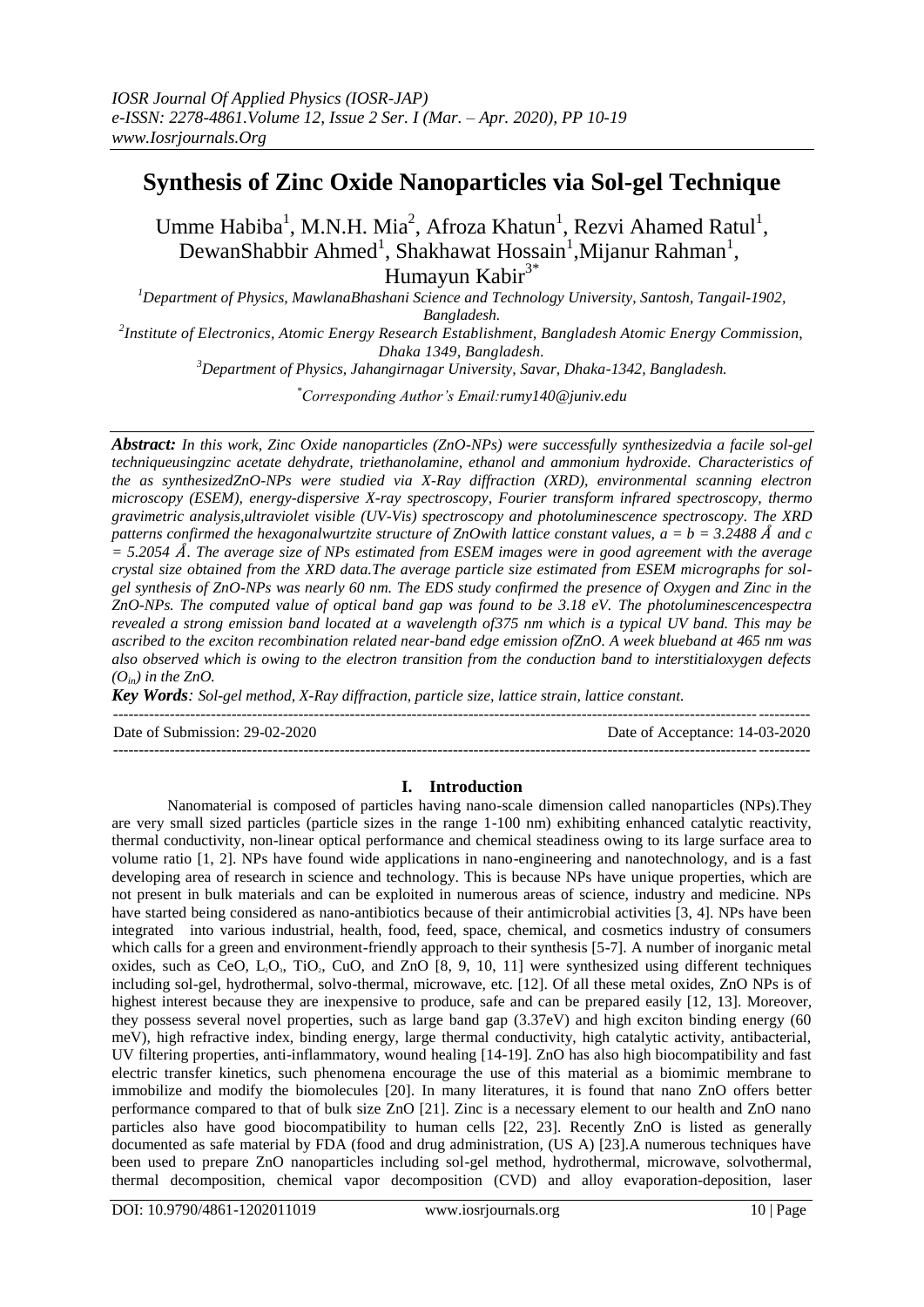deposition [24-30]. A simple, fast wet chemical route based on cyclohexyl amine for synthesizing zinc oxide nanoparticles in aqueous and ethanolic media was established by Abdul-AzizBari [31], and observed that when NH4OH is used as the solvent for zinc acetate to synthesis nano ZnO particles, the particles were spherical, while the particles were wire like when sodium hydroxide was used as solvent. Also, the results of Zaborski [32] revealed the morphology of ZnO which was prepared in the presence of the ionic liquids was spherical while it changed to plate-like without ionic liquids. It is demonstrated that ZnO with different morphologies such as flowers and rods can be controllable obtained by simply varying the basicity in the solution [32]**.**

In brief, the solvents, temperature and media of experiment affect the particle size and particle morphology of synthesized ZnO nanoparticles. The aim of this research is to find a simple route to prepare nano ZnO particles via Sol-Gel technique and characterize the final product using several characterization techniques including X-ray diffraction (XRD), Energy-dispersive X-ray spectroscopy (EDX), scanning electron microscopy and ultraviolet-visible (UV-Vis) spectroscopy.

### **II. Experimental Details**

#### *2.1 Raw materials used for the synthesis of ZnO NPs*

All chemicals including Zinc acetate dehydrate (purity 99%), triethanolamine (purity 99%), Ethanol and ammonium hydroxide were analytical reagent grade, and were purchased from Sigma Aldrich, UK. They wereused withoutany further purification.

#### *2.2 Sol-Gel synthesis process ZnO NPs*

First of all, in a 100ml beaker 30 ml of water was added with 35 ml of triethanolamine(TEA) and drop wise ethanol was added with continuous stirring to get a homogeneous solution. After addition of 100 drops ethanol that was about 3 ml and continuous stirring results a homogeneous solution. Keeping the stoichiometry in mind a 2.0 gm batch of zinc oxide was prepared. Firstly, 30ml of water was mixed with 20 ml of TEA with constant stirring and drop wise addition of ethanol. Theobtained homogeneous solution was kept at rest for 3.0 hours. Simultaneously, as per the molar calculation for 2.0 gm batch of zinc oxide 5.49gm of zinc acetate dihydrate was mixed with 50ml water and 0.5M of solution was prepared which was subjected to continuous stirring to get a homogeneous solution. After that the two solutions were mixed together in 500ml beaker and drop wise ammonium hydroxide was added with continuous heating and stirring for 20minutes*via* hot plate. Nearly 10ml of distil water was added during stirring. Then the solution was left for half an hour which results in the formation of white bulky solution. The obtained solution was then washed 10-12 times with distil water and filtered in a filter paper. The residue obtained waskept for drying in an oven at a temperature of about 95°C for 6 hours. The yellowish white powder obtained was then subjected to calcinations at a temperature of600°C for 5 hours.

### *2.3 Characterization ofZnO NPs*

The structural characterization was performed using an Equinox 3000 X-ray powder diffractometer in the 20 range from 10<sup>o</sup> to 60<sup>o</sup>, and step of 0.03<sup>0</sup>, with graphite monochromatic Cu K $\alpha$  radiation( $\lambda$  = 0.154 18 nm) at operating voltage of 35 kV and current of 25 mA.The surface morphology and particle size of ZnONPs were measured by using a Philips XL 30 ESEM equipped with Oxford INCA EDX FEG electron microscope operated at 20 kV at different magnifications. The analysis was performed on the SEM mode under high vacuum condition.To prepare a sample for ESEM, 1.0 mg of ZnO NPswas suspended in 5.0 ml of ethanol and bath-sonicated for 20 minutes by using an ultra-sonication bath (FB15046, Fisherbrand). A drop of the resulting solution was placed onto a thin Cu coating film which was set previously on a steel stab.The EDS of the samples was performed by a Philips XL 30 ESEM and EDX FEG electron microscope operated at 10 kV at different magnifications.The FTIR spectra were recorded in transmittance (%) mode at room temperature by using a double beam IR spectrophotometer (Nicolet 8600 FTIR spectrometer) in the wavenumber range from 400 to 4000 cm-1 . To obtain the IR spectra, a ratio of 1:100 of the sample and potassium bromide, KBr were used. The background using a control sample of KBr was always taken prior to each measurement. The applied resolution and number of scan was 4 cm<sup>-1</sup> and 100 per minute, respectively. TG and DSC analysis of the as synthesized ZnO NPs were carried out from room temperature 25  $^{\circ}$ C to 1000  $^{\circ}$ C at a heating rate of 10  $^{\circ}$ C /min under argon gas flow by a NETZSCH Thermal Analysis STA 449C with pairs of matched platinum-rhodium crucibles. The opticalproperties of the as synthesized ZnO NPs were determined by UV-Vis spectrometer (Shimadzu model UV−3600) in the reflectance mode at room temperature in the range of 200-700 nm.The PL spectra were recorded by a QuantaMaster  $^{TM}$  510 spectrofluoro-meter (HORIBA Jobin, Germany) equipped with a xenon lamp light source for excitation (with excitation wavelength,  $\lambda_{ex} = 300$  nm) at room temperature.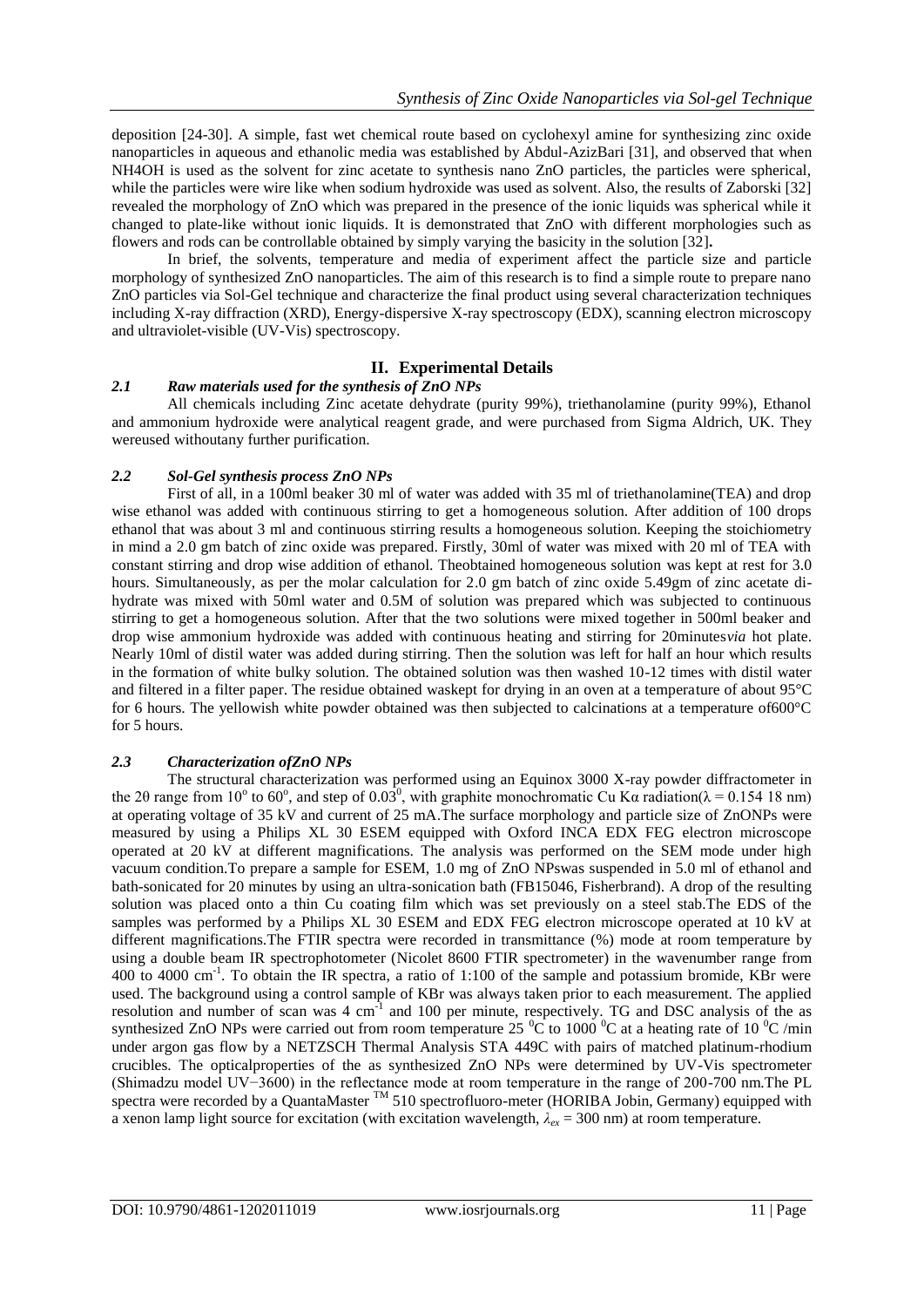(2)

#### **III. Results and discussion**

#### **3.1. XRD analysis**

#### *3.1.1. Phase Identification and Lattice constant determination*

X-ray diffraction patterns for as synthesizedZnO NPsis shown in Fig.1. An X-ray pattern presented in Fig.1 reveals the overall crystal structure and phase purity of the synthesizedZnO NPs. All of the diffraction peaks of the ZnO NPs were indexed to (100), (002), (101), (102), (110), (103), (200), (112), (201), (004) and (202) planes in close correlation with lattice planes of hexagonal wurtzite structure of ZnO.The strong and sharp diffraction peaks with prominent intensity reflect the high crystallinity in ZnONPs and the detectable peaks matches well with the JCPDS card No. 36-1451. All of the characteristic peaks of ZnO lie in the range of 20°<2θ<80° it further confirms the form of metal oxide (ZnO). As there is no additional peak in the XRD patterns, it indicates the high purity of the as synthesizedZnO NPs. From the *d*-spacing values,the lattice constants, *a* and *c* of the unit cell for hexagonal structure of ZnO, were calculated by the following equation[33],

$$
\frac{1}{d_{\lambda kl}^2} = \frac{4}{3} \left( \frac{h^2 + h k + k^2}{a^2} \right) + \frac{l^2}{c^2}
$$
 (1)

where $d_{hkl}$  is the interplanar spacing of the atomic planes and hkl is Miller indices. The value of lattice parameters *a*, *b* and *c* of the ZnO NPs were calculated using Equation (1)and was found to be 3.2488, 3.2488, and 5.2054 Å and these values were alsoin good agreement with the values reported inliterature.

#### *3.1.2. Crystallite size and strain*

In the X-ray diffraction pattern, the broadening of peaks appears owing to both instrumental as well as sample factors. That is way, it is necessary to correct first the broadening due to instrument. The remaining broadening is then ascribed to sample related factors which include broadening because of the crystallite size and strain. The corrected broadening of the diffraction peak  $(\beta_C)$  can be determined by the following relation:

$$
\beta_{C}^{2}=\beta_{M}^{2}-\beta_{I}^{2}
$$

where*β<sup>M</sup>* and *β<sup>I</sup>* are the measured broadening due to sample and that of the instrument, respectively.



**Figure1:** XRD patterns of ZnO NPs.

The width of the diffraction peak varies with the crystallite or grain size of the sample. Diffraction peak broadening occur for very tiny crystals or grain. The crystallite size of the measured sample can be found by using the Scherrer's formula [7],

$$
D = \frac{K\lambda}{\beta \cos \theta_B} \tag{3}
$$

where *D* is the diameter of the crystallite,  $\beta$  is the full width at half maximum (FWHM) of the selected diffraction peak,  $\theta_R$ is the Bragg angle,  $\lambda$  is the wavelength of the X-ray used, and K is a constant of which the value depends on the shape of the crystallite. The value of K is equal to 0.9 for spherically shaped crystals. The calculated value ofcrystallite size was 28 nm.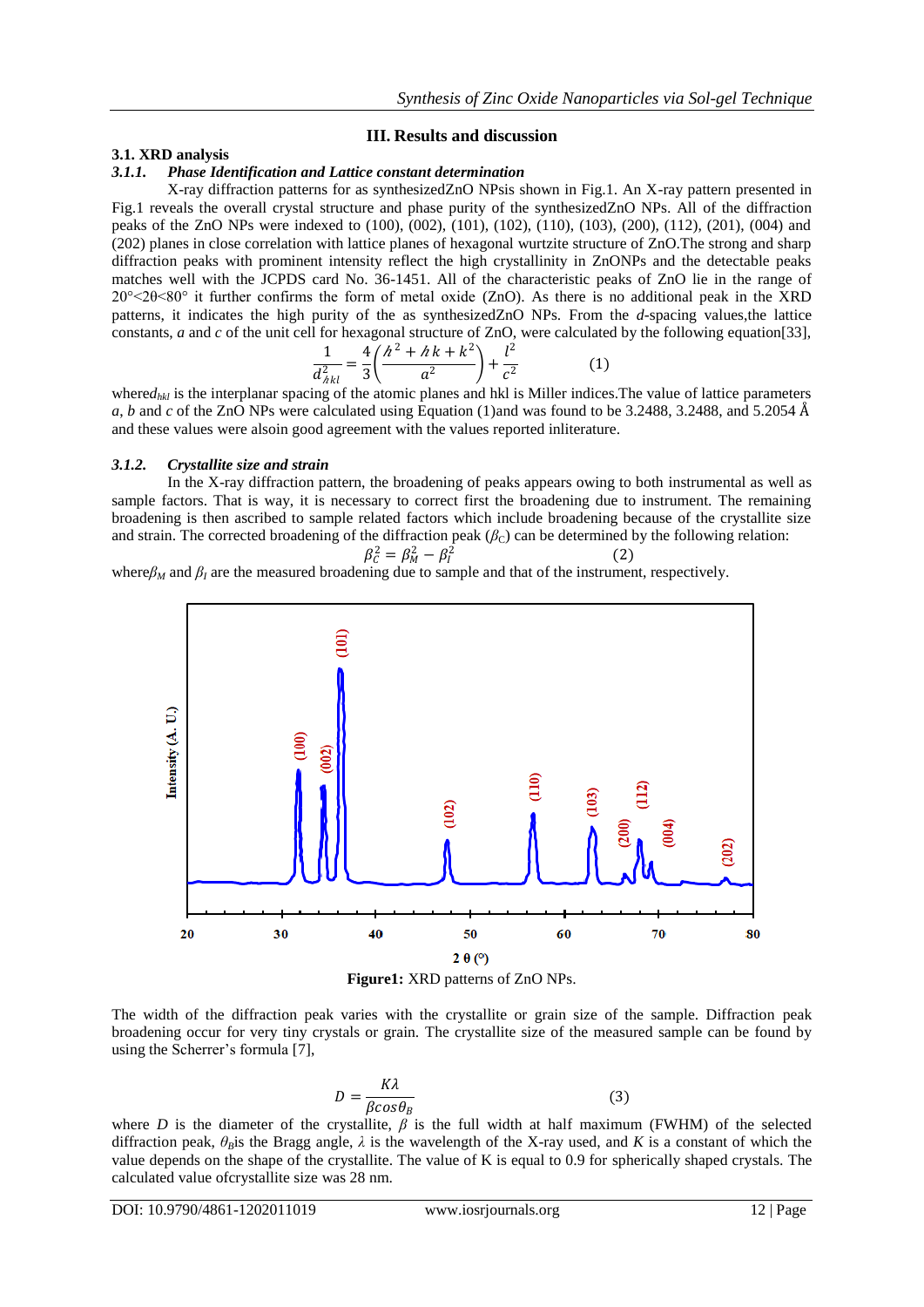The FWHM of the XRD peaks may also contain contributions from lattice strain, *εstr* and the strain induced in powders owing to crystal imperfection and distortion can be calculated by using the Stokes-Wilson equation [34],

$$
\varepsilon_{str} = \frac{\beta_c}{4 \tan \theta} \tag{4}
$$

The calculated value oflattice strain determined by using Equations (4)was0.0041.

#### *3.1.3. Dislocation density and Unit cell volume*

A variety of properties ofthe materials is strongly affected by crystallographic defects or irregularity within a crystal structure. This defects or irregularity is known as dislocation. In crystalline solids, atoms or molecules exist in a periodic nature and repeat fixed distancepositions which can be found by a parameter called the unit cell parameter.This regular pattern in a crystal is interrupted by dislocations. The dislocation density, *δ* for ZnO NPscan be determined by the expression [35]:

$$
\delta = \frac{15\beta cos\theta}{4aD} \tag{5}
$$

where symbols have their usual meanings.The unit cell volume, *V* for hexagonal ZnO NPs wascalculated by using the following relation [36]:

$$
V = \frac{\sqrt{3}}{2}a^2c\tag{6}
$$

where*a* and *c* are the lattice constants for ZnO NPs.The calculated value of *δ*and *V* for as synthesized ZnO NPs is 0.0005 and  $47.5793\text{\AA}^3$ , respectively.

#### *3.1.4. Crystal index*

The crystalinity of the as synthesized ZnO NPs can be represented by the crystal index, *C<sup>i</sup>* and can be calculated with the help of XRD data by the following expression [37]:

$$
C_i = \frac{I_{max}}{\beta_c}
$$
 (7)

In this case  $I_{max}$  is the maximum intensity of the XRD peak and  $\beta_c$  is the value of corrected FWHM.The computed value of *Ci*and c/a ratio for as synthesized ZnO NPs is 5622.58 and 1.6023, respectively.

#### **3.2 Surface Morphology and Particle Size Measurement**

The grain size, shape and surface properties, such as the surface morphology of the synthesizedZnO NPs were illustrated with the help of ESEM micrographs at different magnifications. Figs.2 and 3 represent the SEM micrographs of the as synthesized ZnO NPs samples at different magnifications. It is found from Figs.2 and 3 that the sol-gel synthesis of ZnO NPs is mostly ball like uniform shaped particles and capsules shape nanoparticles with very fine agglomeration. The particle size at different magnification for as synthesized ZnO NPs samples is 60 nm which is very good agreement with the results obtained from the XRD study[20, 29].



**Fig. 2:** SEM micrographs of ZnO NPs sample at magnification 40k×.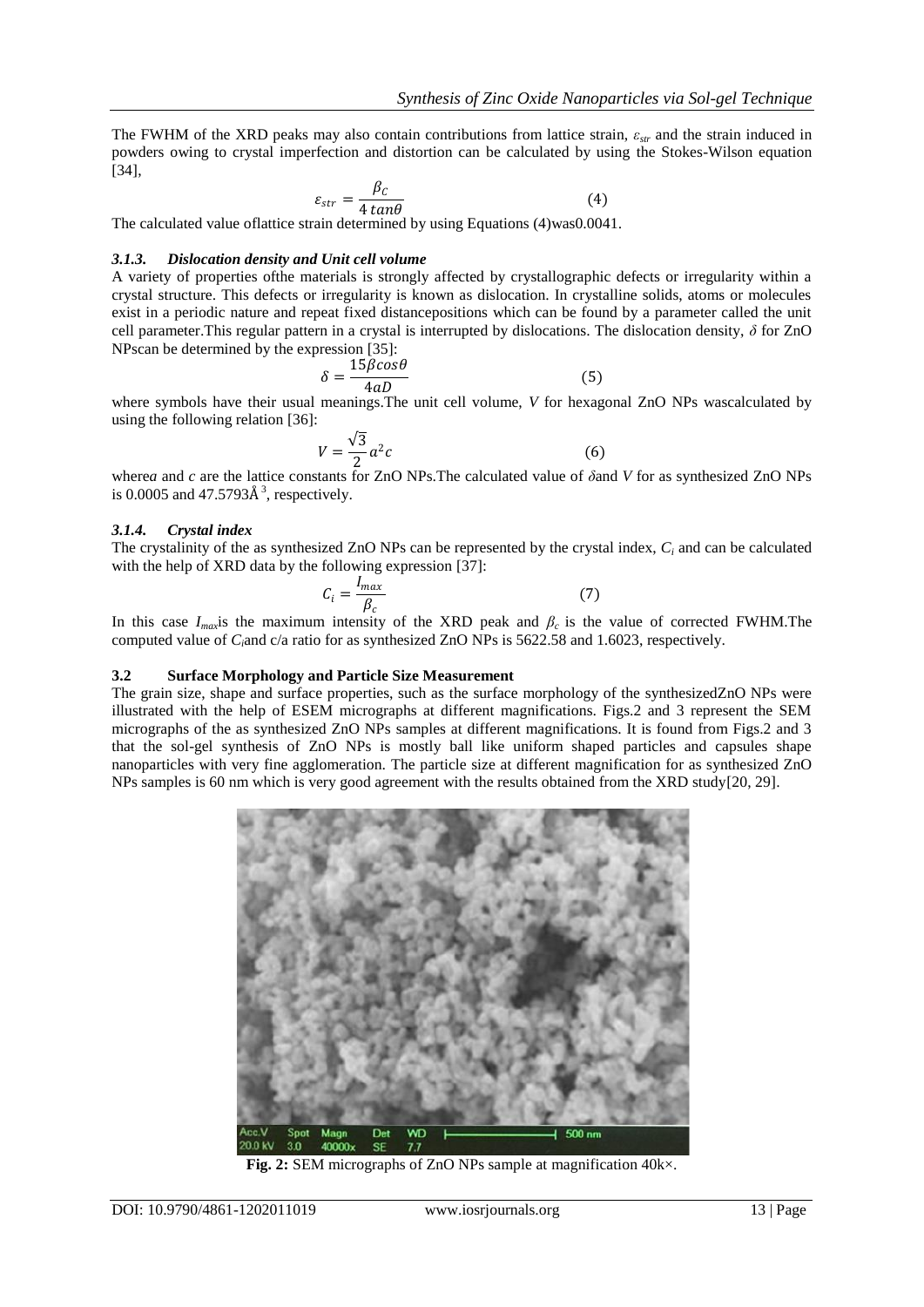

**Fig. 3:** SEM micrographs of ZnO NPs sample at magnification 50k×.

## **3.3 Chemical Composition Study**

The EDS spectra of ZnO NPs samples calcined at a temperature 600 °Care represented in Fig.4. The weight percentage (wt. %) of the Zinc (Zn), Oxygen (O) and Carbon (C) are 87.69, 8.98, and 3.33%, respectively. The results confirmed the presence of Oxygen (O) as well as Zinc (Zn) in agreement with previous work. Some carbon was also present most likely due to the carbon adhesive tape used to secure the samples on the SEM stabs.



**Fig. 4:**EDS spectra of ZnO NPs sample.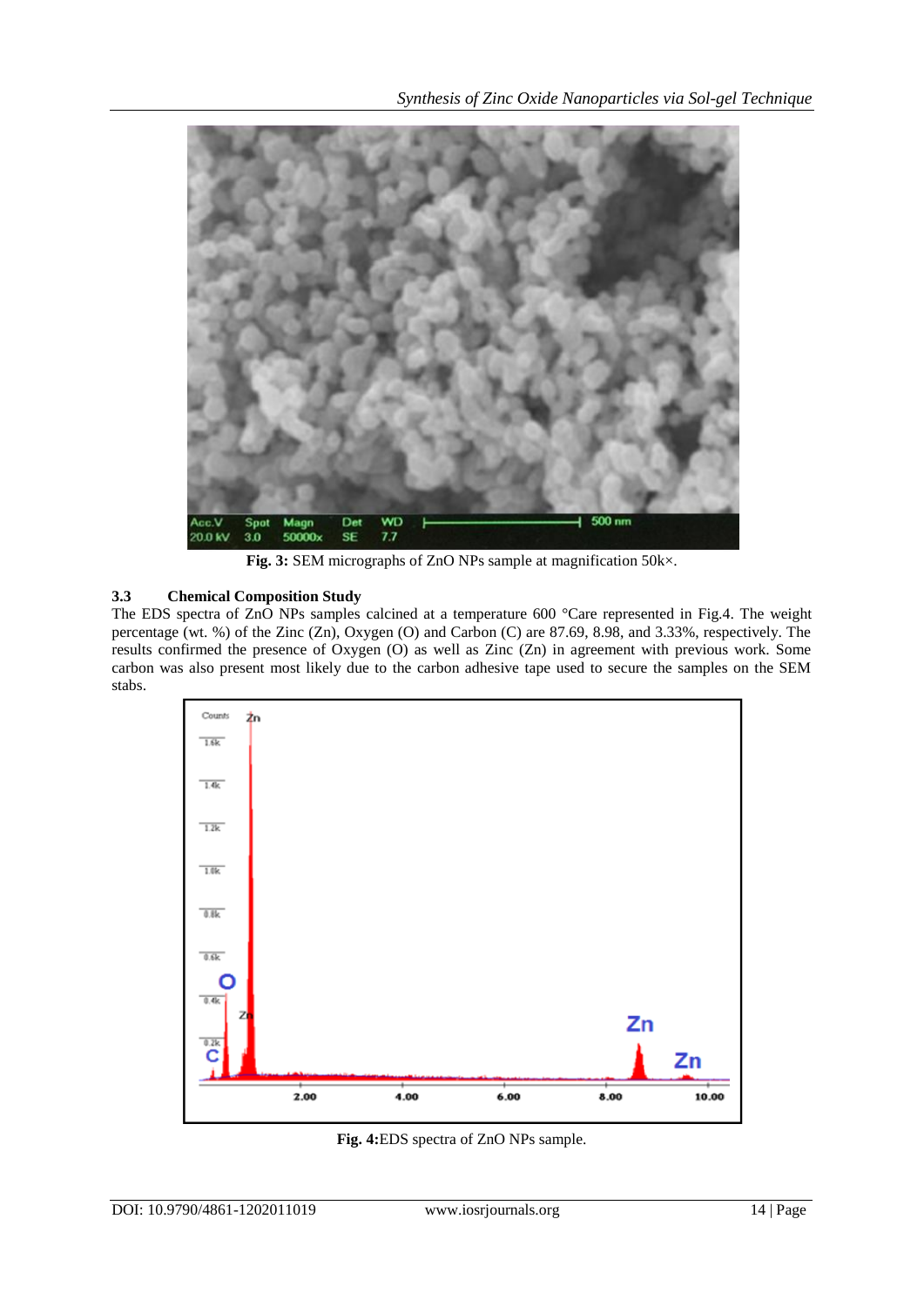#### **3.4 Fourier Transform Infrared Spectroscopy analysis**

The FTIR spectrum of the as synthesized ZnO NPs in the wavenumber range  $4000-400$  cm<sup>-1</sup> isillustrated in Fig.5. In the spectrum of the sampleshown in Fig.5, a broad band is observed at the wavenumber of 3507 cm<sup>-1</sup> and this band shows the presence of O-H stretching vibration which is due to absorbed moisture on the surface of the samples. The absorption peaks at 1635cm<sup>-1</sup> is because of H-O-H bending vibrations. The peaks at 2390 cm<sup>-1</sup>are attributed to the presence of carbon dioxide. Theabsorption picks around 1392 cm<sup>-1</sup> is assigned to the bending vibration of C-H stretching. The peaks at 514 to 442 cm<sup>-1</sup> are for Zn-O[38]. The above results are inaccordance with the XRD results.



**Fig. 5:**FTIR spectrum of ZnO NPs samples.

#### **3.5 Thermal analysis of ZnO NPs**

TGA trace of the as synthesized ZnO NPs were used in the temperature range  $30-1000$  °C at a scan rate of 10  $^{\circ}$ C /min in argon atmosphere to investigate deeply the thermal decomposition of the samples. Fig. 6 representsthe TGA curve of the as synthesized ZnO NPs. It is observed from Fig. 6 that a small amount of weight loss has occurred around 100°C, thereby indicating theevaporation of water and/or moisture. As the DSC & TGA was carried out after calcination of the sample, so the DSC curve obtained shows multistate decomposition without forming any intermediates.



**Fig. 6:**TGA trace of the as synthesized ZnO NPscalcined at a temperature of 600 °C.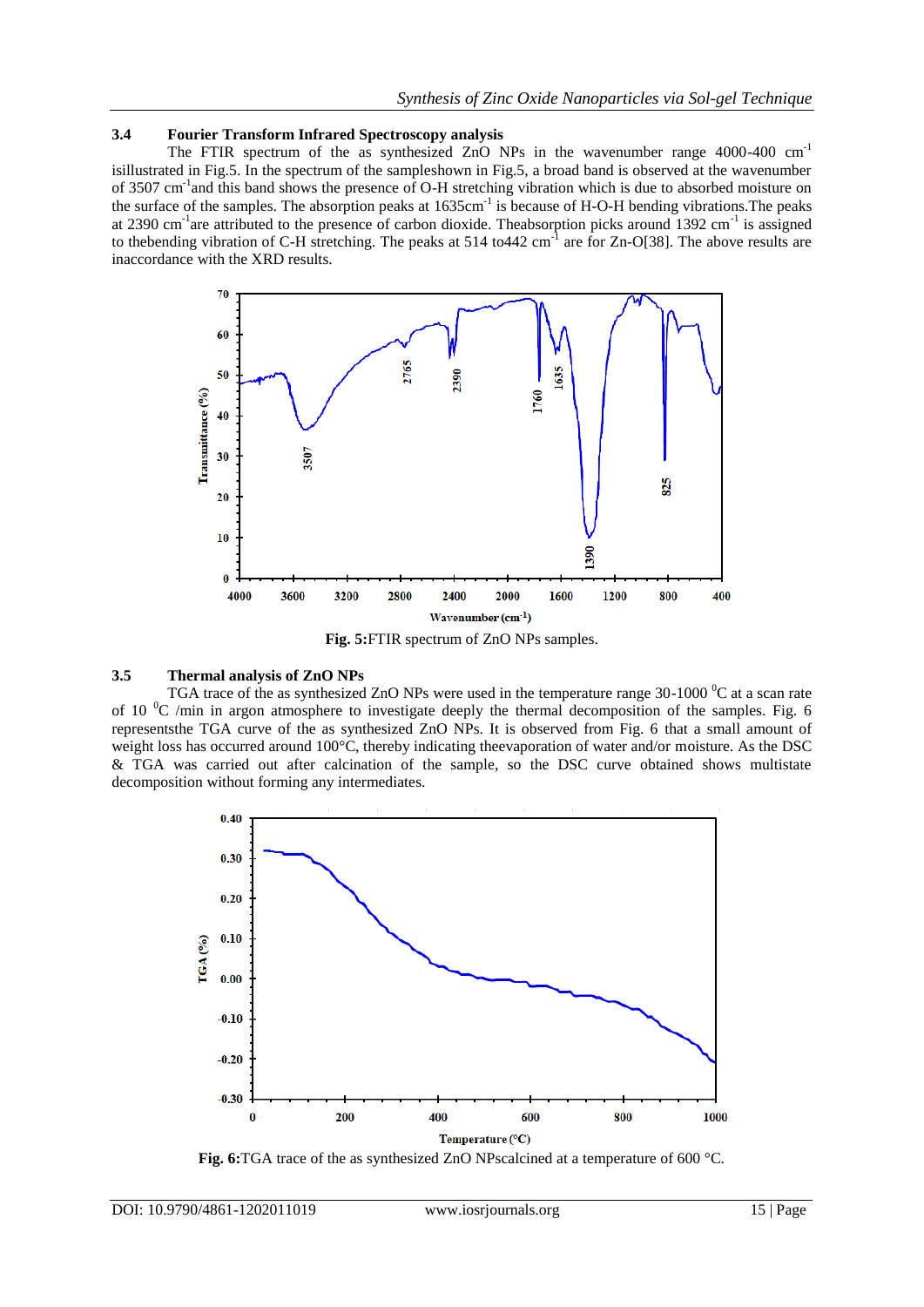#### **3.6 Ultraviolet visible Spectroscopy Study**

The UV-Vis spectrum in reflectance mode was carried out to study the optical proper ties of the as synthesized ZnO NPs and is shown in Fig.7. It is seen from Fig.7 that the diffused reflectance spectra showed asharp increase at 380 nm and the material had a strong reflective characteristic after approximately 450 nm. This was due to the high possibility ofreflectance for the photons lacking the required energy forinteracting with electrons or atoms. It was observed that theabsorption of the ZnO nanoparticles was strongly affected bythe particle sizes. The band gap energies were determined using Kubelka-Munk function[39]:

$$
F(R) = \frac{\alpha}{S} = \frac{(1 - R)^2}{2R}
$$
 (8)

Where  $\alpha$  is given as the absorption coefficient, *S* is denoted as the scattering coefficient,  $(R)$  is the absolute value of reflectance and *F*(*R*) is known as the Kubelka-Munk function. For the diffused reflectance spectra, the Kubelka-Munk function could be used instead of absorption coefficient *α* for the evaluation of the optical absorption edge energy. The plot of  $[F(R) \cdot hv]^2$  against *hv* (eV) was linear near the edge for direct allowed transition ( $n=1/2$ ). Here*hv*is the photon energy. The intercept of the line on the abscissa  $[F(R) \cdot hv]^2$  zero) gives the optical band gap energy of the samples [40, 41]. The Fig.8 shows the variation of  $[F(R) \cdot hv]^2$  versus *hv* plot for as synthesized ZnO NPs. The estimated value of optical band gap for our as synthesized ZnO NPs is 3.18 eV.



**Fig.7:**Diffuse reflectance spectra of the ZnO nanoparticles.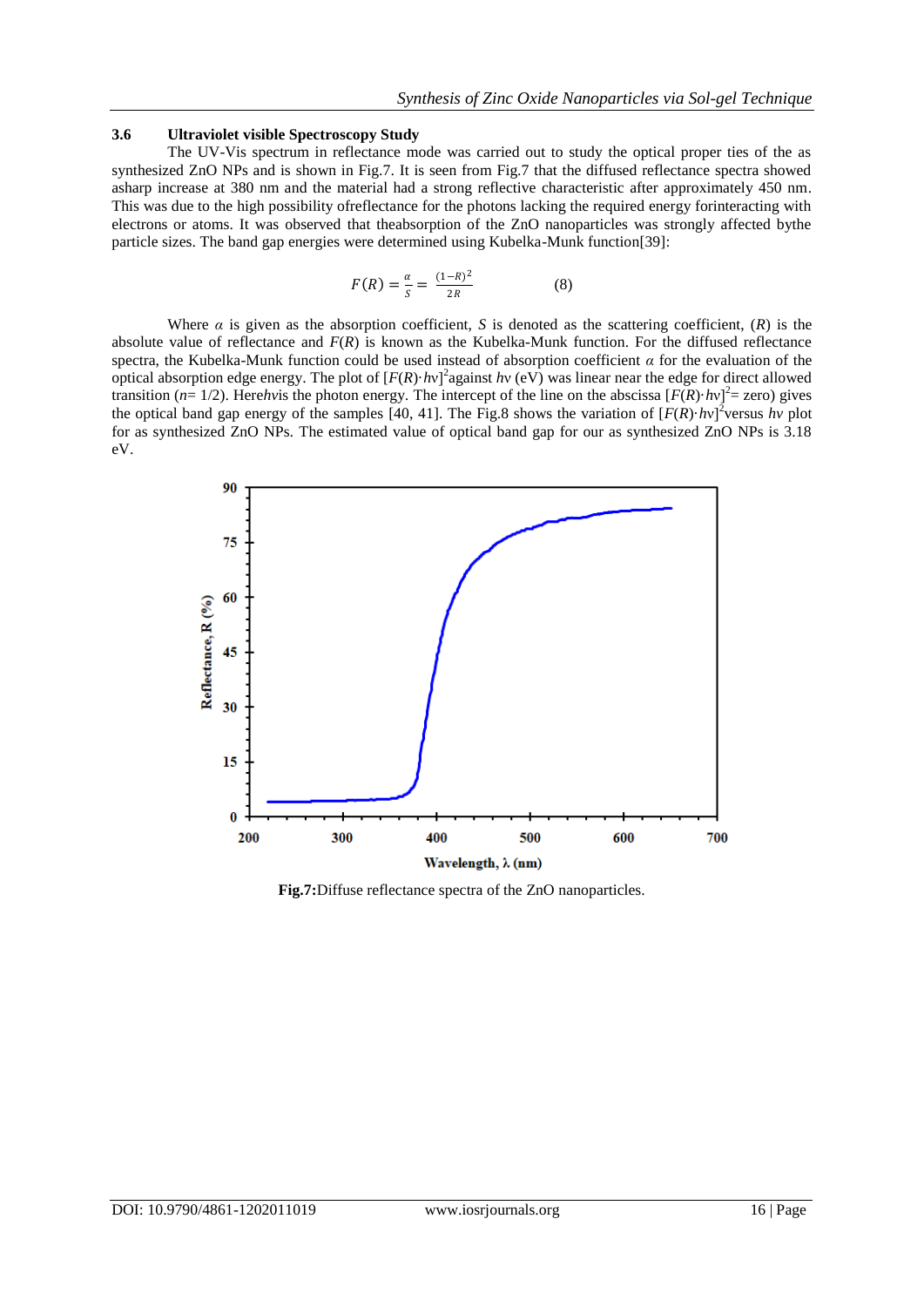

**Fig. 8:**Band gap energy of sol-gel synthesize ZnO nanoparticles.

#### **3.7 Photoluminescence Spectroscopy Study**

The Photoluminescence (PL) spectrum of the sol-gel synthesis of ZnO NPs is illustrated in Fig.9. From Fig.9 it is seen that the strongest emission band is found to be located at the wavelength of 375 nm. The observed emission band at 375 nm is a typical UV band. This may be ascribed to the exciton recombination related near-band edge (NBE) emission ofZnO. A week blueband at 465 nm was also observed which is due to the electron transition from the conduction band to interstitialoxygen defects  $(O_{in})$  in the ZnO[42, 43].



**Fig.9:** PL spectra of sol-gel synthesis of ZnO NPs.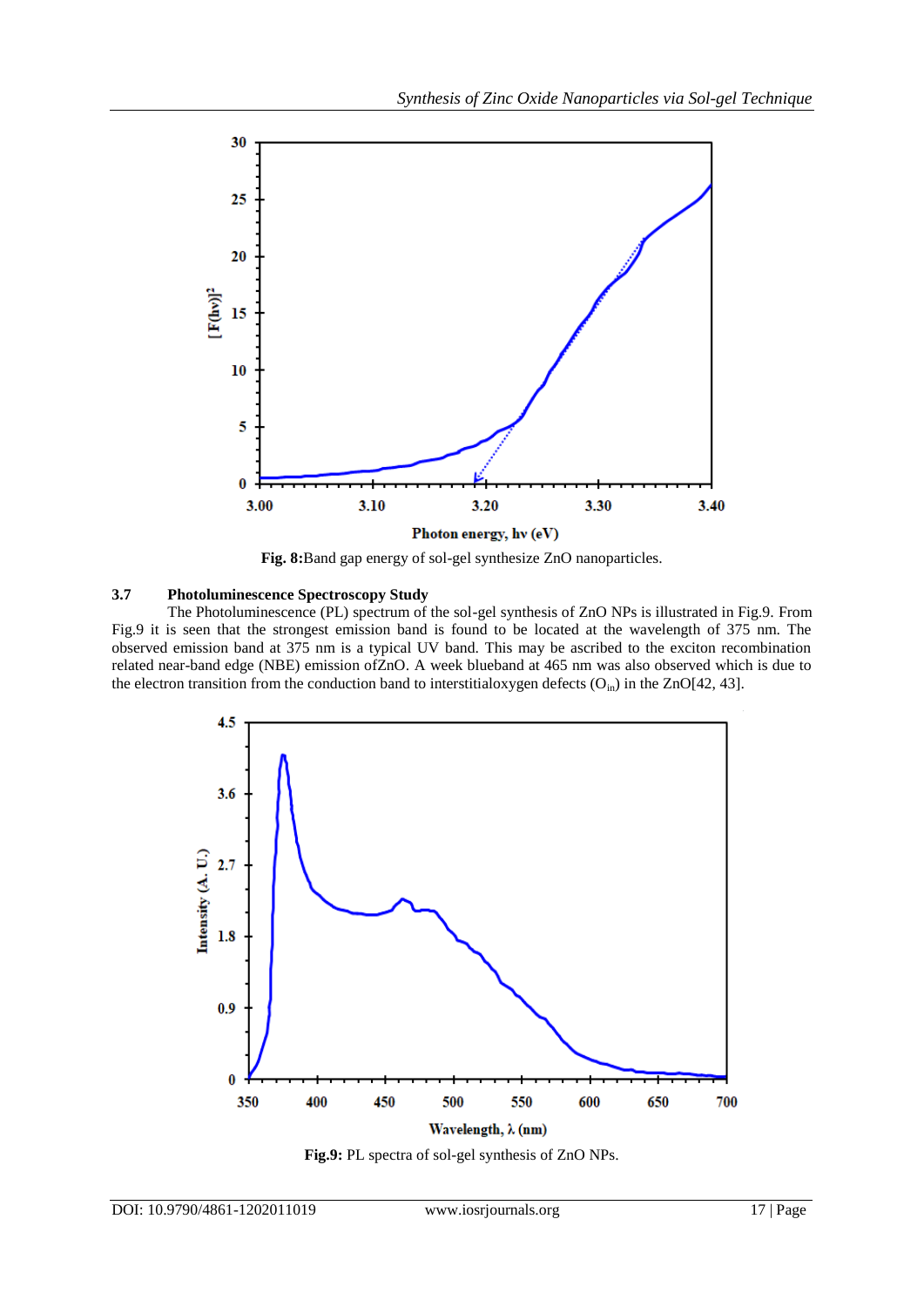#### **IV. Conclusions**

ZnO nanoparticles were successfully synthesized*via* a simple sol-gel technique. Based on XRD data, all of the diffraction peaks of ZnO NPs were indexed to(100), (002), (101), (102), (110), (103), (200), (112), (201), (004) and (202) reflections corresponding to the pure hexagonal wurtzite structure of ZnO with lattice constant values  $a = b = 3.2488 \text{ Å}$  and  $c = 5.2054 \text{ Å}$ . The average crystal size calculated by the Debye Scherrer's equation was found to be 28 nm.The average particle size estimated from ESEM micrographs for sol-gel synthesis of ZnONPs was nearly 60 nm. The EDS study confirmed the presence of Oxygen and Zinc in the synthesized nanoparticles.FTIR spectroscopy suggested that ZnONPs exhibited a broad band at the wavenumber of 3507 cm<sup>-1</sup> and this band shows the presence of O-H stretching vibration which is due to absorbed moisture on the surface of the samples. Theabsorption picks around  $1392 \text{ cm}^{-1}$  is assigned to thebending vibration of C-H stretching. The peaks at 514 to 442 cm<sup>-1</sup> are for Zn-O. The obtained value of the optical band gap using UV-Vis reflectance was 3.18 eV. The PL spectra of the sol-gel synthesis of the ZnONPs presented a strong emission band located at the wavelength of 375 nmwhich is typical UV band. This may be ascribed to the exciton recombination related near-band edge emission ofZnO. A week blueband at 465 nm was also observed which is due to the electron transition from the conduction band to interstitial oxygen defects  $(O_{in})$  in the ZnO.

#### **Acknowledgments**

The financial support of University Grant Commission, Bangladesh,to carry out this project is gratefully acknowledged by Authors.

#### **References:**

- [1]. S.T. Khan, J. Musarrat, A.A. Al-Khedhairy, Countering drug resistance, infectious diseases, and sepsis using metal and metal oxides nanoparticles: Current status, Colloids and Surfaces B: Biointerfaces 146 (2016) 70-83.
- [2]. S.K. Das, J.M. Islam, M. Hasan, H. Kabir, M.A. Gafur, E. Hoque, M.A. Khan, Astronomy, Development of electrically conductive nanocrystalline thin film for optoelectronic applications, J International Letters of Chemistry, Physics 10 (2013) 90-101.
- [3]. M. Sastry, A. Ahmad, M.I. Khan, R. Kumar, Biosynthesis of metal nanoparticles using fungi and actinomycete, J Current science 85(2) (2003) 162-170.
- [4]. A. Amri, K. Hasan, H. Taha, M.M. Rahman, S. Herman, Andrizal, E. Awaltanova, I. Wantono, H. Kabir, C.-Y. Yin, K. Ibrahim, S. Bahri, N. Frimayanti, M.A. Hossain, Z.-T. Jiang, Surface structural features and optical analysis of nanostructured Cu-oxide thin film coatings coated via the sol-gel dip coating method, Ceramics International 45(10) (2019) 12888-12894.
- [5]. M.D. Rao, P. Gautam, Synthesis and characterization of ZnO nanoflowers using Chlamydomonas reinhardtii: A green approach, Environmental Progress & Sustainable Energy 35(4) (2016) 1020-1026.
- [6]. M. Mia, U. Habiba, M. Pervez, H. Kabir, S. Nur, M. Hossen, S. Sen, M.K. Hossain, M.A. Iftekhar, M.M. Rahman, Investigation of aluminum doping on structural and optical characteristics of sol–gel assisted spin-coated nano-structured zinc oxide thin films, J Applied Physics A 126(3) (2020) 162.
- [7]. M.S. Hossain, H. Kabir, M.M. Rahman, K. Hasan, M.S. Bashar, M. Rahman, M.A. Gafur, S. Islam, A. Amri, Z.-T. Jiang, M. Altarawneh, B.Z. Dlugogorski, Understanding the shrinkage of optical absorption edges of nanostructured Cd-Zn sulphide films for photothermal applications, Applied Surface Science 392 (2017) 854-862.
- [8]. F. Charbgoo, M.B. Ahmad, M. Darroudi, Cerium oxide nanoparticles: green synthesis and biological applications, International journal of nanomedicine. 12 (2017) 1401-1413.
- [9]. P.C. Nagajyothi, P. Muthuraman, T.V.M. Sreekanth, D.H. Kim, J. Shim, Green synthesis: In-vitro anticancer activity of copper oxide nanoparticles against human cervical carcinoma cells, Arabian Journal of Chemistry 10(2) (2017) 215-225.
- [10]. W.-N. Wang, I.W. Lenggoro, Y. Terashi, T.O. Kim, K. Okuyama, One-step synthesis of titanium oxide nanoparticles by spray pyrolysis of organic precursors, Materials science & engineering. 123(3) (2005) 194-202.
- [11]. H. Kabir, S.H. Nandyala, M.M. Rahman, M.A. Kabir, A. Stamboulis, Influence of calcination on the sol–gel synthesis of lanthanum oxide nanoparticles, Applied physics. 124(12) (2018) 820.
- [12]. H. Kabir, S.H. Nandyala, M.M. Rahman, M.A. Kabir, Z. Pikramenou, M. Laver, A. Stamboulis, Polyethylene glycol assisted facile sol-gel synthesis of lanthanum oxide nanoparticles: Structural characterizations and photoluminescence studies, Ceramics International 45(1) (2019) 424-431.
- [13]. H. Mirzaei, M. Darroudi, Zinc oxide nanoparticles: Biological synthesis and biomedical applications, Ceramics International 43(1) (2017) 907-914.
- [14]. V. Patel, D. Berthold, P. Puranik, M. Gantar, Screening of cyanobacteria and microalgae for their ability to synthesize silver nanoparticles with antibacterial activity, Biotechnology Reports 5(1) (2015) 112-119.
- [15]. M. Stan, A. Popa, D. Toloman, A. Dehelean, I. Lung, G. Katona, Enhanced photocatalytic degradation properties of zinc oxide nanoparticles synthesized by using plant extracts, Materials Science in Semiconductor Processing 39 (2015) 23-29.
- [16]. E.D. Sherly, J.J. Vijaya, N.C.S. Selvam, L.J. Kennedy, Microwave assisted combustion synthesis of coupled ZnO–ZrO2 nanoparticles and their role in the photocatalytic degradation of 2,4-dichlorophenol, Ceramics International 40(4) (2014) 5681- 5691.
- [17]. G. Sangeetha, S. Rajeshwari, R. Venckatesh, Green synthesis of zinc oxide nanoparticles by aloe barbadensis miller leaf extract: Structure and optical properties, Materials Research Bulletin 46(12) (2011) 2560-2566.
- [18]. K. Elumalai, S. Velmurugan, Green synthesis, characterization and antimicrobial activities of zinc oxide nanoparticles from the leaf extract of Azadirachta indica (L.), Applied Surface Science 345 (2015) 329-336.
- [19]. Z. Sheikhloo, M. Salouti, F. Katiraee, Biological Synthesis of Gold Nanoparticles by Fungus Epicoccum nigrum, Including Nanoclusters and Nanoparticles 22(4) (2011) 661-665.
- [20]. K. Chitra, G. Annadurai, Antimicrobial activity of wet chemically engineered spherical shaped ZnO nanoparticles on food borne pathogen, International Food Research Journal 20(1) (2013) 59-64.
- [21]. R. Ikono, P.R. Akwalia, W.B.W. Siswanto, A. Sukarto, N.T. Rochman, Effect of PH variation on particle size and purity of nano zinc oxide synthesized by sol-gel method, J Int. J. Engl. Technol 12 (2012) 5-9.